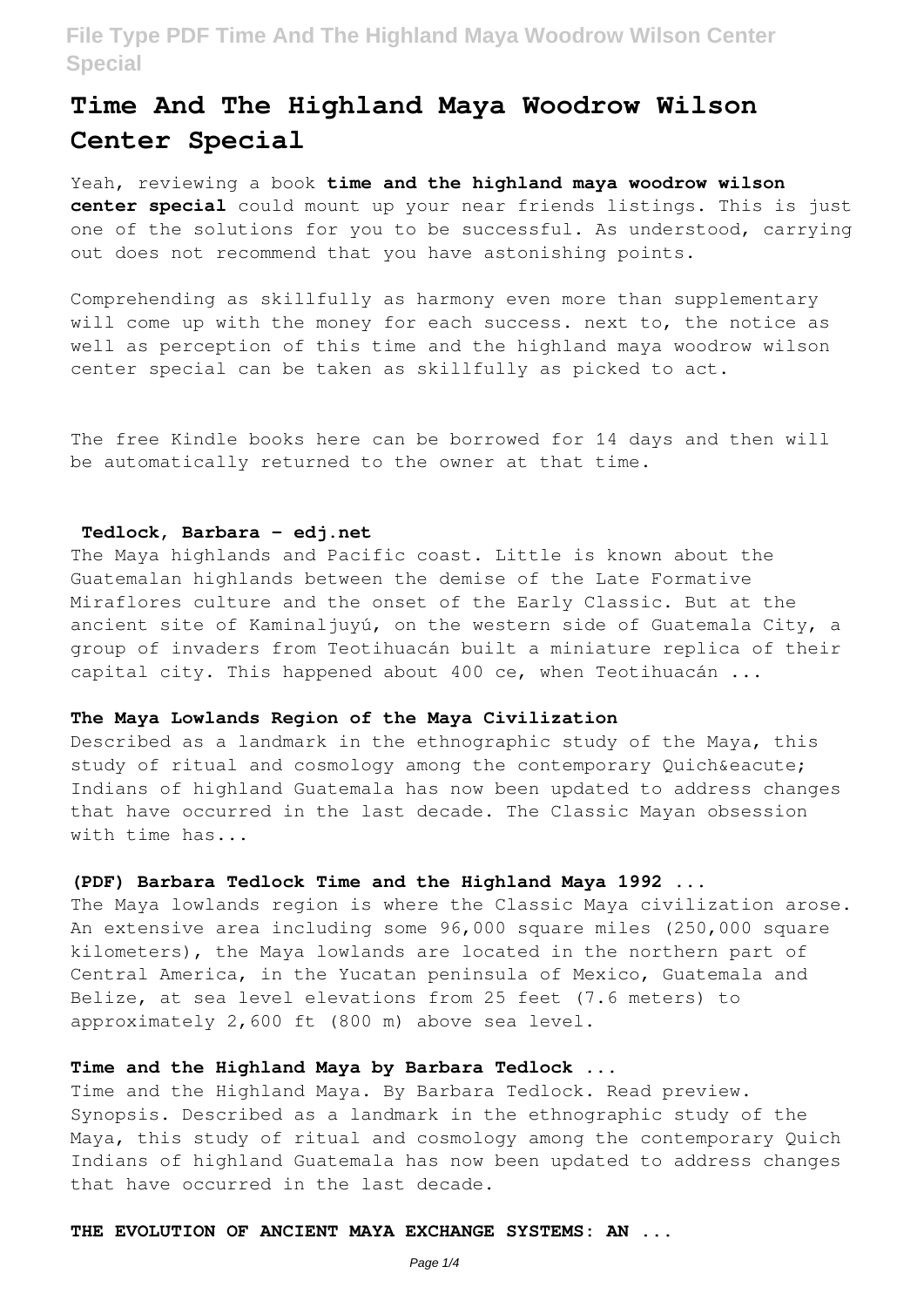Time and the highland Maya. Albuquerque : University of New Mexico Press, ©1982 (OCoLC)644148267: Material Type: Internet resource: Document Type: Book, Internet Resource: All Authors / Contributors: Barbara Tedlock

#### **Time And The Highland Maya**

Described as a landmark in the ethnographic study of the Maya, this study of ritual and cosmology among the contemporary Quiché Indians of highland Guatemala has now been updated to address changes that have occurred in the last decade. The Classic Mayan obsession with time has never been better known.

### **Time and the Highland Maya (Woodrow Wilson Center Special ...**

The Classic Mayan obsession with time has never been better known. Here, Barbara Tedlock redirects our attention to the present-day keepers Described as a landmark in the ethnographic study of the Maya, this study of ritual and cosmology among the contemporary Quich Indians of highland Guatemala has now been updated to address changes that have occurred in the last decade.

# **The Maya highlands and Pacific coast - Britannica**

The Highland Maya have an economic system called a cargo-system that encourages the re-investment of wealth back into the community. This system is made up of a number of levels of prestige. Each level has a prescribed set of responsibilities and prestige tied to it. (Searles and Lee, 2002, p. 158).

#### **Time And The Highland Maya Woodrow Wilson Center Special**

Carlsen, Robert S., and Prectel, Martin 1991 The Flowering of the Dead: An Interpretation of Highland Maya Culture. Man (NS) 26 : 23 – 42 . Carmack , Robert 1973 Quichean Civilization .

#### **Time and the Highland Maya**

Described as a landmark in the ethnographic study of the Maya, this study of ritual and cosmology among the contemporary Quiché Indians of highland Guatemala has now been updated to address changes that have occurred in the last decade. The Classic Mayan obsession with time has never been better known. Here, Barbara Tedlock redirects our attention to the present-day keepers of the ancient ...

#### **Time and the Highland Maya**

Described as a landmark in the ethnographic study of the Maya, this study of ritual and cosmology among the contemporary Quiché Indians of highland Guatemala has now been updated to address changes that have occurred in the last decade. The Classic Mayan obsession with time has never been better known.

# **Time And The Highland Maya Woodrow Wilson Center Special**

Nevertheless, timekeeping was undeniably an important, even central,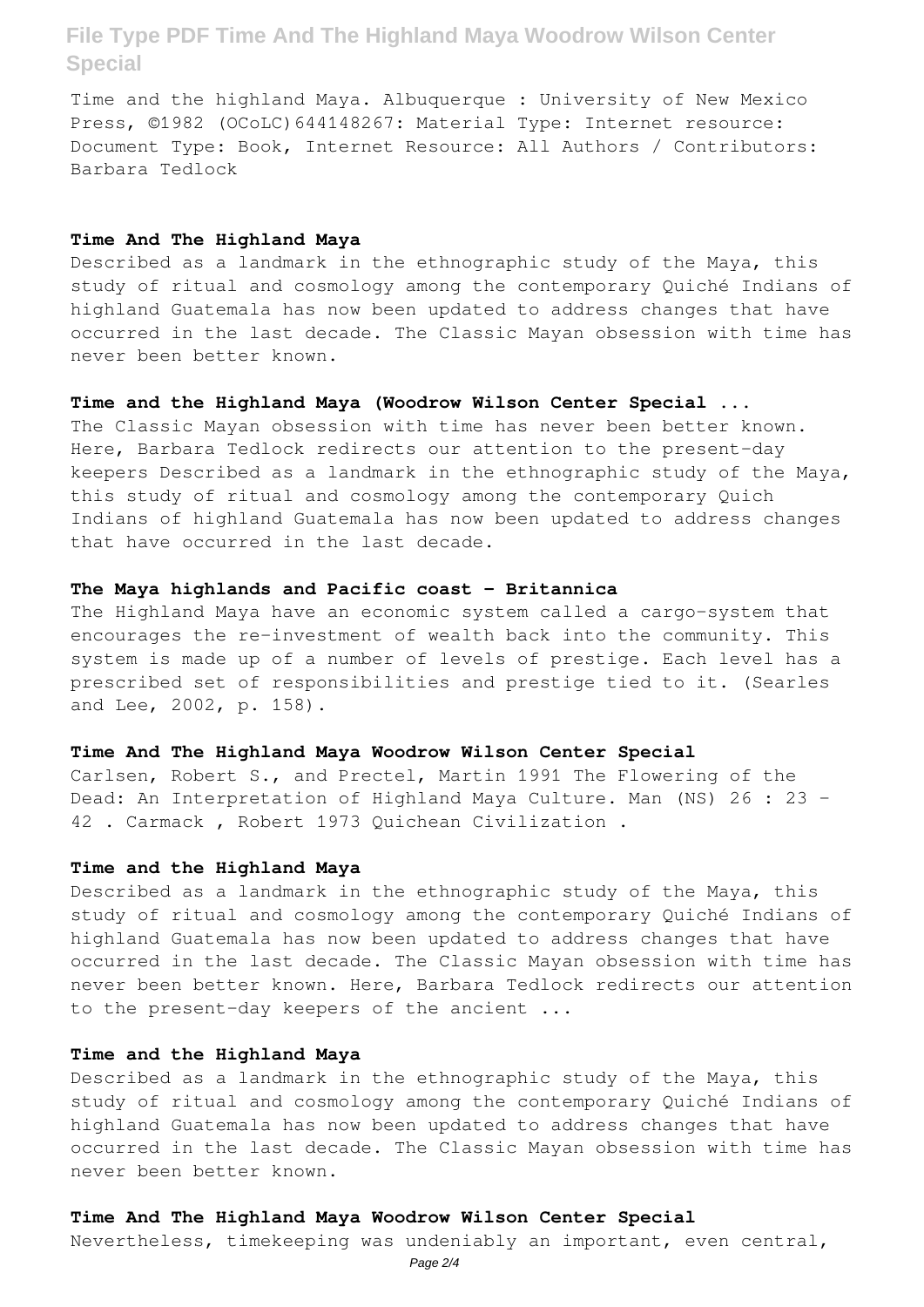activity of the ancient Maya, and much of their history is unintelligible without reference to it. The value of Professor Tedlock's work, and of this book in particular, is found in the material that she can present to Mayan archeologists and epigraphers to help them understand their source material.

#### **Time and the Highland Maya - Revised Edition by Barbara ...**

Time and the Highland Maya | University of New Mexico Press The Maya highlands and Pacific coast Little is known about the Guatemalan highlands between the demise of the Late Formative Miraflores culture and the onset of the Early Classic. But at the ancient site of Kaminaljuyú, on the western

### **Time And The Highland Maya Woodrow ... - dev.designation.io**

Time and the Highland Maya. Albuquerque, New Mexico. University of New Mexico Press. 1982 and 1992. I thoroughly explored the value of this incredible book in a book report written November 17, 1991. Here is the majority of it:

# **Time and the Highland Maya: Tedlock, Barbara ...**

Time and the Highland Maya The Maya civilization (/ ? m a? ? /) was a Mesoamerican civilization developed by the Maya peoples, and noted for its logosyllabic script—the most sophisticated and highly developed writing system in pre-Columbian Americas—as well as for its art,

# **Amazon.com: Customer reviews: Time and the Highland Maya**

Barbara Tedlock Time and the Highland Maya 1992

#### **Time and the Highland Maya**

Described as a landmark in the ethnographic study of the Maya, this study of ritual and cosmology among the contemporary Quiché Indians of highland Guatemala has now been updated to address changes that have occurred in the last decade. The Classic Mayan obsession with time has never been better known.

### **The Highland Maya Cargo System - Step by Step**

Rain forests, snow-capped volcanoes, and magnificent lakes make up the landscape of the ancient Maya in the highlands of Guatemala. Our travels will take us from beautiful Lake Atitlán to the Honduran rainforest where we will visit Copán, considered the crown jewel of the southern Maya cities. One of the Conservancy's most popular Central American tours is back again in March, 2018.

# **Traveling The Maya Highlands of Guatemala and Copán ...**

Time and the Highland Maya | University of New Mexico Press Rain forests, snow-capped volcanoes, and magnificent lakes make up the landscape of the ancient Maya in the highlands of Guatemala. Our travels will take us from beautiful Lake Atitlán to the Honduran rainforest where we will visit Copán,